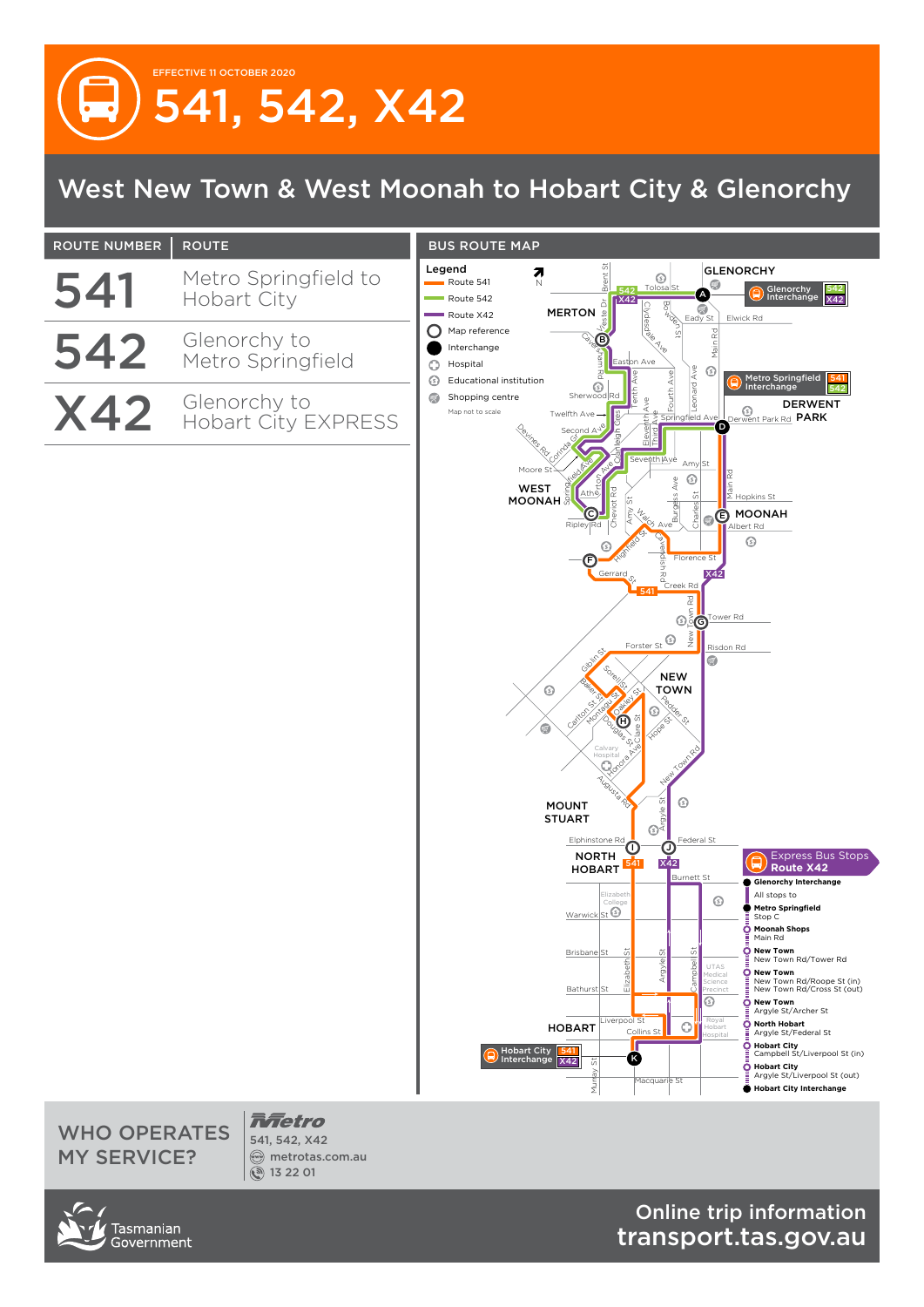

## West New Town & West Moonah to Hobart City & Glenorchy



#### USEFUL INFORMATION

#### HAILING YOUR BUS

Signal the bus driver to stop.



#### WHEELCHAIR ACCESSIBLE BUSES

Wheelchair accessible services are marked with  $\boxed{b}$  on the timetable, refer to each operator's contact information below to check if other wheelchair accessible services are available.



#### DON'T MISS YOUR BUS

Be at your stop five minutes before your bus is due.

#### RECHARGING YOUR GREENCARD

Recharge your Greencard on the bus (cash only), online and at Greencard agents. Save with Greencard

- 20% off all fares
- low daily caps
- free transfers within 90 minutes.

Single-trip tickets can be bought on the bus (cash only).



#### METRO SHOP

Hobart City Interchange - 22 Elizabeth St, Hobart. Open 8am to 5.30pm Monday to Friday.



#### ENQUIRIES

For any general enquiries, feedback or more information including timetables, maps and fares, refer to each operator's contact information (below). Phone between 7am and 6pm Monday to Friday.



#### PLAN YOUR TRIP



#### ONLINE TRIP INFORMATION

Visit www.transport.tas.gov.au for

- maps and timetables
- fares

Or search for your journey on Google Transit

#### APP TRIP PLANNER FOR METRO SERVICES

Download the free Metro Tas app to

- manage your Greencard
- plan your trip
- get updates and service alerts.



*Rfietro* 541, 542, X42  $\textcircled{m}$  metrotas.com.au ۞ 13 22 01

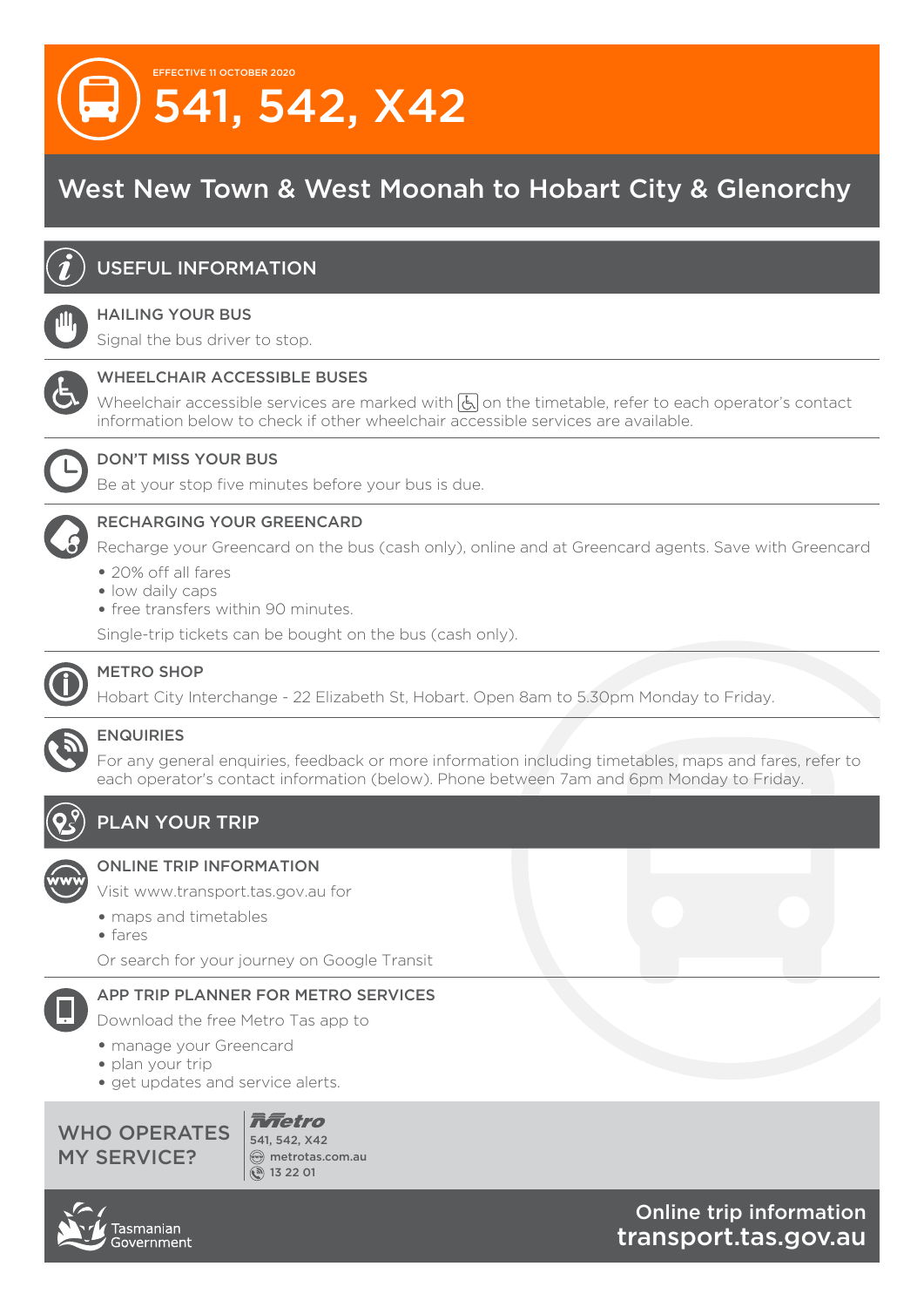



|              | <b>Monday to Friday</b>                 |      |      |      |       |       |       |       |      |      |      |
|--------------|-----------------------------------------|------|------|------|-------|-------|-------|-------|------|------|------|
| map<br>  ref | <b>ROUTE NUMBER</b>                     | 541  | 541  | 541  | 541   | 541   | 541   | 541   | 541  | 541  | 541  |
|              |                                         | am   | am   | am   | am    | am    | am    | pm    | pm   | pm   | pm   |
| $\bullet$    | <b>Metro Springfield, Stop A</b>        | 7:20 | 8:05 | 8:45 | 9:45  | 10:45 | 11:45 | 12:45 | 1:45 | 2:45 | 3:45 |
| $\circled$   | Moonah Shops, Main Rd                   | 7:24 | 8:10 | 8:50 | 9:49  | 10:49 | 11:49 | 12:49 | 1:49 | 2:48 | 3:48 |
|              | <b>E</b> Gerrard St/Highfield St        | 7:28 | 8:14 | 8:54 | 9:53  | 10:53 | 11:53 | 12:53 | 1:53 | 2:52 | 3:52 |
|              | <b>G New Town, New Town Rd/Tower Rd</b> | 7:33 | 8:19 | 8:59 | 9:57  | 10:57 | 11:57 | 12:57 | 1:57 | 2:57 | 3:57 |
| (H)          | <b>Jutland Village, Oakley St</b>       | 7:38 | 8:24 | 9:03 | 10:01 | 11:01 | 12:01 | 1:01  | 2:01 | 3:02 | 4:03 |
| $\cup$       | Nth Hobart, Elizabeth St/Strahan St     | 7:43 | 8:29 | 9:08 | 10:06 | 11:06 | 12:06 | 1:06  | 2:06 | 3:08 | 4:09 |
| $\bullet$    | <b>Hobart City, Collins St</b>          | 7:55 | 8:41 | 9:19 | 10:1  | 11·1  | 12:17 | 1:17  | 2:17 | 3:21 | 4:22 |

### 541 from Hobart City towards Metro Springfield

| <b>Monday to Friday</b>                   |                                            |       |       |       |      |      |      |      |      |      |
|-------------------------------------------|--------------------------------------------|-------|-------|-------|------|------|------|------|------|------|
| <b>ROUTE NUMBER</b>                       | 541                                        | 541   | 541   | 541   | 541  | 541  | 541  | 541  | 541  | 541  |
|                                           | am                                         | am    | am    | pm    | pm   | pm   | pm   | pm   | pm   | pm   |
| <b>B</b> Hobart City Interchange, Stop B1 | 9:14                                       | 10:14 | 11:14 | 12:14 | 1:14 | 2:14 | 3:14 | 4:13 | 4:53 | 5:30 |
|                                           | 9:22                                       | 10:22 | 11:22 | 12:22 | 1:22 | 2:22 | 3:22 | 4:23 | 5:03 | 5:40 |
| He Jutland Village, Douglas St            | 9:24                                       | 10:24 | 11:24 | 12:24 | 1:24 | 2:24 | 3:24 | 4:25 | 5:05 | 5:42 |
| <b>G New Town, New Town Rd/Tower Rd</b>   | 9:28                                       | 10:28 | 11:28 | 12:28 | 1:28 | 2:28 | 3:28 | 4:29 | 5:09 | 5:46 |
| <b>E</b> Highfield St/Gerrard St          | 9:32                                       | 10:32 | 11:32 | 12:32 | 1:32 | 2:32 | 3:32 | 4:33 | 5:13 | 5:50 |
| <b>E</b> Moonah Shops, Main Rd            | 9:37                                       | 10:37 | 11:37 | 12:37 | 1:37 | 2:37 | 3:37 | 4:38 | 5:18 | 5:55 |
| <b>Metro Springfield, Stop A</b>          | 9:42                                       | 10:42 | 11:42 | 12:42 | 1:42 | 2:42 | 3:42 | 4:43 | 5:23 | 6:00 |
|                                           | <b>ID Nth Hobart, Elizabeth St/Pitt St</b> |       |       |       |      |      |      |      |      |      |

# 542, X42 from Glenorchy towards Hobart City

|           | <b>Monday to Friday</b>                 |      |      |      |            |                          |       |       |       |                |             |      |      |      |             |
|-----------|-----------------------------------------|------|------|------|------------|--------------------------|-------|-------|-------|----------------|-------------|------|------|------|-------------|
|           | $\int_{ref}^{map}$ ROUTE NUMBER         | X42  | X42  | X42  | <b>X42</b> | 542                      | 542   | 542   | 542   | 542            | 542         | 542  | 542  | 542  | 542         |
|           |                                         | am   | am   | am   | am         | am                       | am    | am    | am    | $_{\text{nm}}$ | $_{\rm pm}$ | pm   | pm   | pm   | $_{\rm pm}$ |
| <b>A</b>  | <b>Glenorchy Interchange, Stop D</b>    | 7:15 | 7:33 | 7:54 | 8:15       | 8:59                     | 9:59  | 10:59 | 1:59  | 12:59          | 1:59        | 2:59 | 3:39 | 4:39 | 5:39        |
|           | © West Moonah, Cheviot Rd               | 7:24 | 7:43 | 8:04 | 8:24       | 9:08                     | 0:08  | 1:08  | 12:08 | 1:08           | 2:08        | 3:08 | 3:48 | 4:48 | 5:48        |
|           | <b>D</b> Metro Springfield, Stop A      |      |      | -    | ۰          | 9:15                     | 10:15 | 11:15 | 12:15 | 1:15           | 2:15        | 3:15 | 3:55 | 4:55 | 5:55        |
|           | <b>D</b> Metro Springfield, Stop C      | 7:33 | 7:53 | 8:13 | 8:33       | $\sim$                   |       |       |       |                |             |      |      |      |             |
|           | <b>E</b> Moonah Shops, Main Rd          | 7:36 | 7:56 | 8:16 | 8:36       | $\sim$                   |       |       |       |                |             |      |      |      |             |
|           | <b>G New Town, New Town Rd/Tower Rd</b> | 7:39 | 7:59 | 8:20 | 8:40       | $\overline{\phantom{a}}$ |       |       |       |                |             |      |      |      |             |
|           | (J) North Hobart, Argyle St/Federal St  | 7:46 | 8:06 | 8:27 | 8:47       | $\sim$                   |       |       |       |                |             |      |      |      |             |
| $\bullet$ | <b>Hobart City, Collins St</b>          | 7:51 | 8:12 | 8:33 | 8:52       |                          |       |       |       |                |             |      |      |      |             |

#### WHO OPERATES MY SERVICE?

*<u><del>Antetro</del></u>* 541, 542, X42 metrotas.com.au 13 22 01